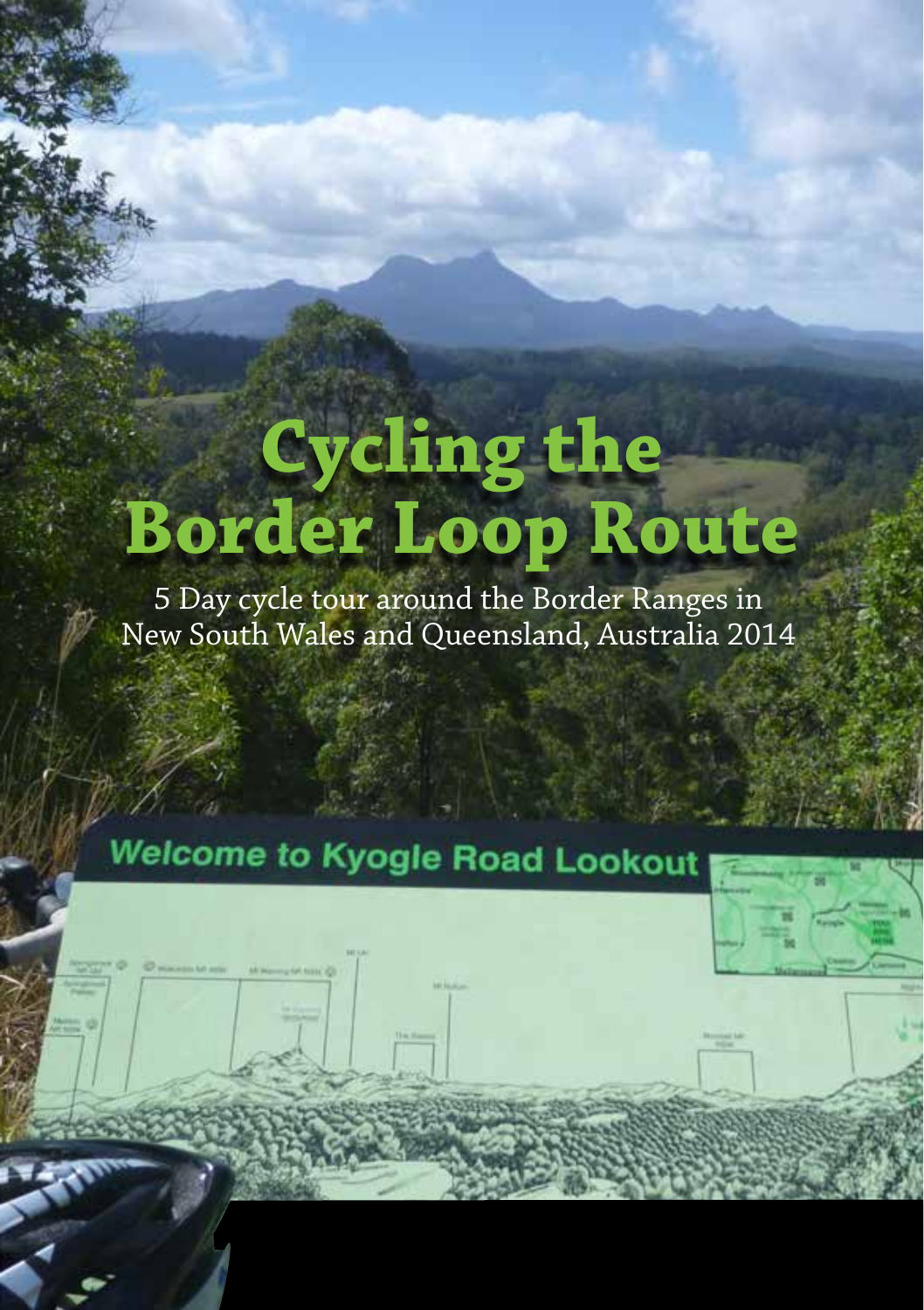#### **The Border Loop Route, Australia**

An article in the Auckland Cycle Touring Association Spokesman from two years ago about a ride by Colin Quilter inspired Athol Berry to consider a similar trip this year. He approached Kathy Englbrecht about joining him and then I decided it would be a nice escape to warmer climes. Funny thing here was that poor Athol wasn't aware I was coming with them until 3 days before departure when he found out during a weekend ride at Raglan with the Auckland Cycle Touring Association that we all belong to.

The day before we departed I had arranged to collect a bike box from my favourite bike shop Cyco in Ponsonby, which I collected at 4pm. It looked a tad small for my bike but I was assured the box would be ok. After breaking the bike down it was clear that it was not going to fit. Frantic calls to nearby bike shops proved fruitless so I jumped in the car and headed to the electric bike shop in Browns Bay. They had boxes that were bigger than usual and I acquired a suitable pack for my trusty stead. It was the opposite extreme really. I could fit the bike in it with heaps of spare space! It also turned it into a package that was barely manageable!

Any way I got everything sorted and packed for departure the next morning. Popped Pai into the pannier bag and we were all set!

We were all booked on the same Virgin flight from Auckland to Gold Coast. At check in I had a rude overweight payment to make – a couple of kilos over cost \$130.00 flat rate up to 10kg! Kathy and Athol checked in later and found out that the airline scales were not calibrated. Kathy was nearly charged as well when her gear was well under the allowed 23kgs.

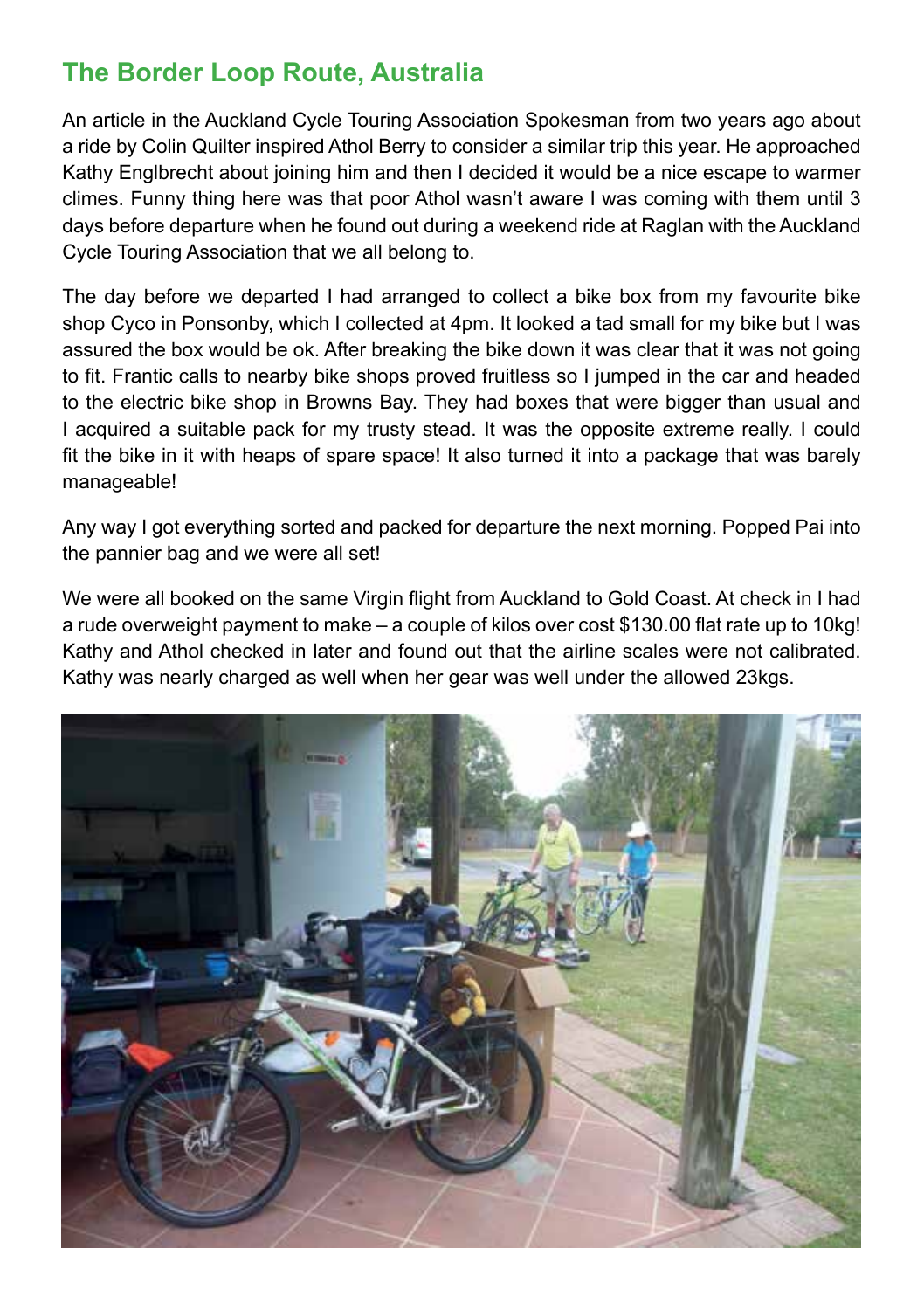We arrived at Gold Coast to find the wet weather had somehow traveled with us. We collected our gear at which point the bottom of my oversized box fell apart and left me with a bike on the floor basically. I got through to immigration where the gear was inspected by a very friendly customs officer who must have taken pity on my box plight, as he helped to tape it together before wheeling the trolley out through the arrivals hall for me. Once the other two had cleared customs we took a shuttle to the Kirra Beach Camping Ground where we reassembled the gear between showers. We arranged to leave the boxes at the camping ground and found that Kathy's box fitted inside Athol's and that my box was able to fit those two. That fixed the issue of box storage! By late afternoon we had found a store to stock up some of our food requirements.

## **Day 1** Gold Coast to Springbrook

We had to get some gas for our cookers on the way out of town and had worked out there was a camping store on the way to Robina where the route officially starts. I have always found it quite difficult to navigate out of built up areas and this was no different! Between us all we found our way to the camping store and stocked up on the gas. The weather at this point was a bit suspect with some heavy showers coming through at times. We had a coffee at the place where we got the gas. At this point we weren't 100% sure how far we were to the start of the Border Loop Trail at Robina so I asked a guy at a nearby table. He informed us we were still about 7kms from the start and when we told him we were riding the road to Springbrook he informed us we probably wouldn't be able to ride up the road as it was the training ground for the Olympic road cycling type racers and not really something for us touring riders. It didn't look that bad on the profile I had of the route!

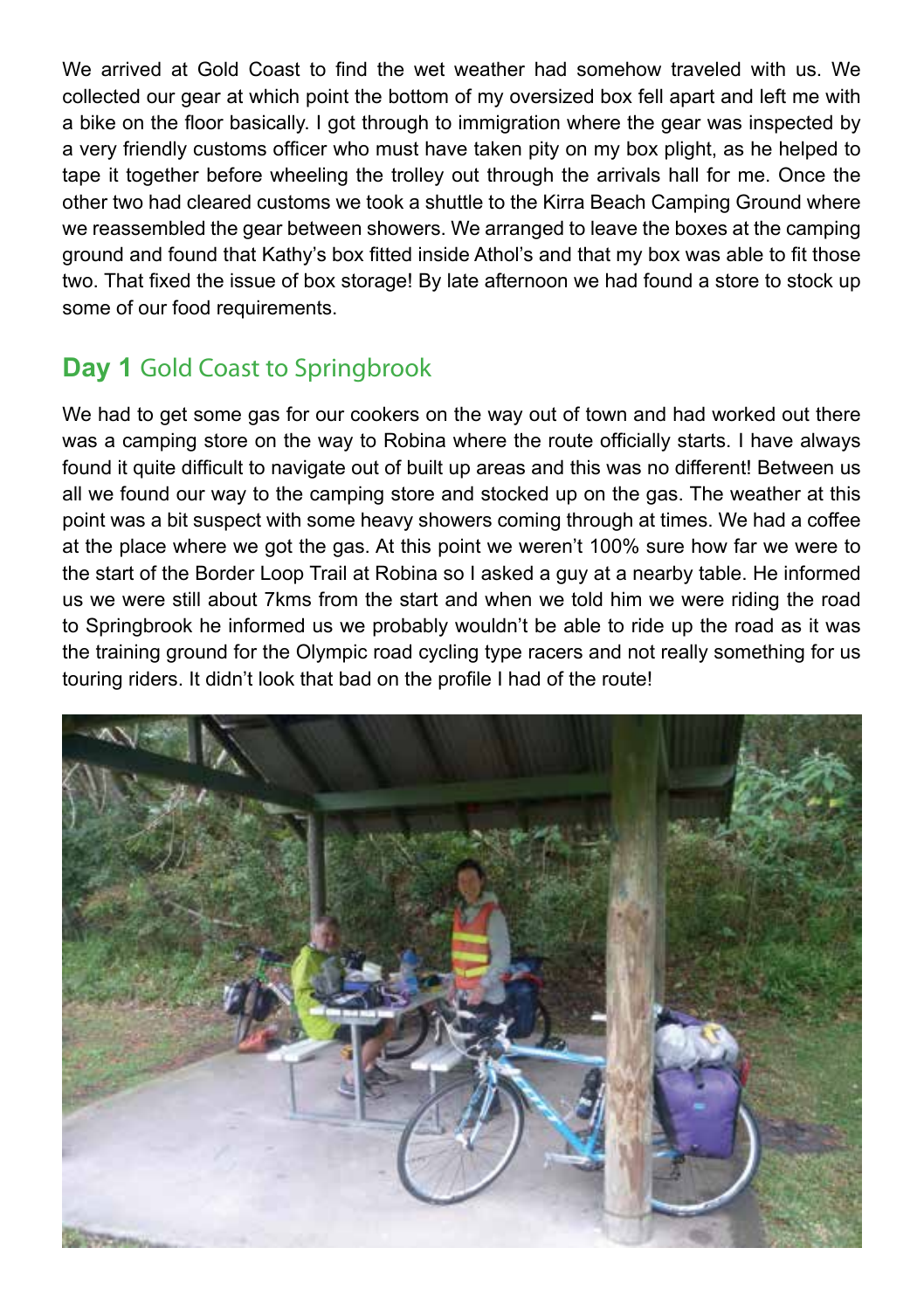We passed through Mudgeeraba shortly after beginning the Border Loop Route. During the stop at some shops there we dodged a heavy rain shower. The roads were pretty wet when we departed but at least we had got away from the busy built up areas and were now on more quiet roads.

As we began the upward climb on the road to Springbrook we decided to have a lunch stop at a wayside with a covered picnic table. This was next to a stream with plenty of bush. Behind us was a group of flame trees that were full of birds. There was a constant tweeting in the background as we boiled the billies and made lunch. Even though it was a bit damp the spot was very pleasant.

As we continued the climb through Springbrook National Park we were riding through some pretty impressive rain forest. The road was narrow and winding and at several spots were bridges that clung to the side of the hills with timber trestle supports. These were single lane width and had very tight switch back turns. It was the primary reason that large vehicles were not recommended or allowed up this road.



We stopped at the lookout on the way up to the main road junction. The view would normally have been spectacular but due to the weather conditions we were simply looking straight into the clouds. The lookout was positioned on quite a bluff and there was an almost perpendicular drop to the creek down below that twisted its way through the valley towards the coast. Across the road from here was the Puddle Duck Café which was open but appeared to have no one visiting. We wandered in and found we could get a drink here so we left our wet gear by the entrance and huddled around the heater whilst sipping on a glass of wine! Eventually we headed back out into the weather again and continued a bit more climbing as we headed down the dead end road to the camping area for the night.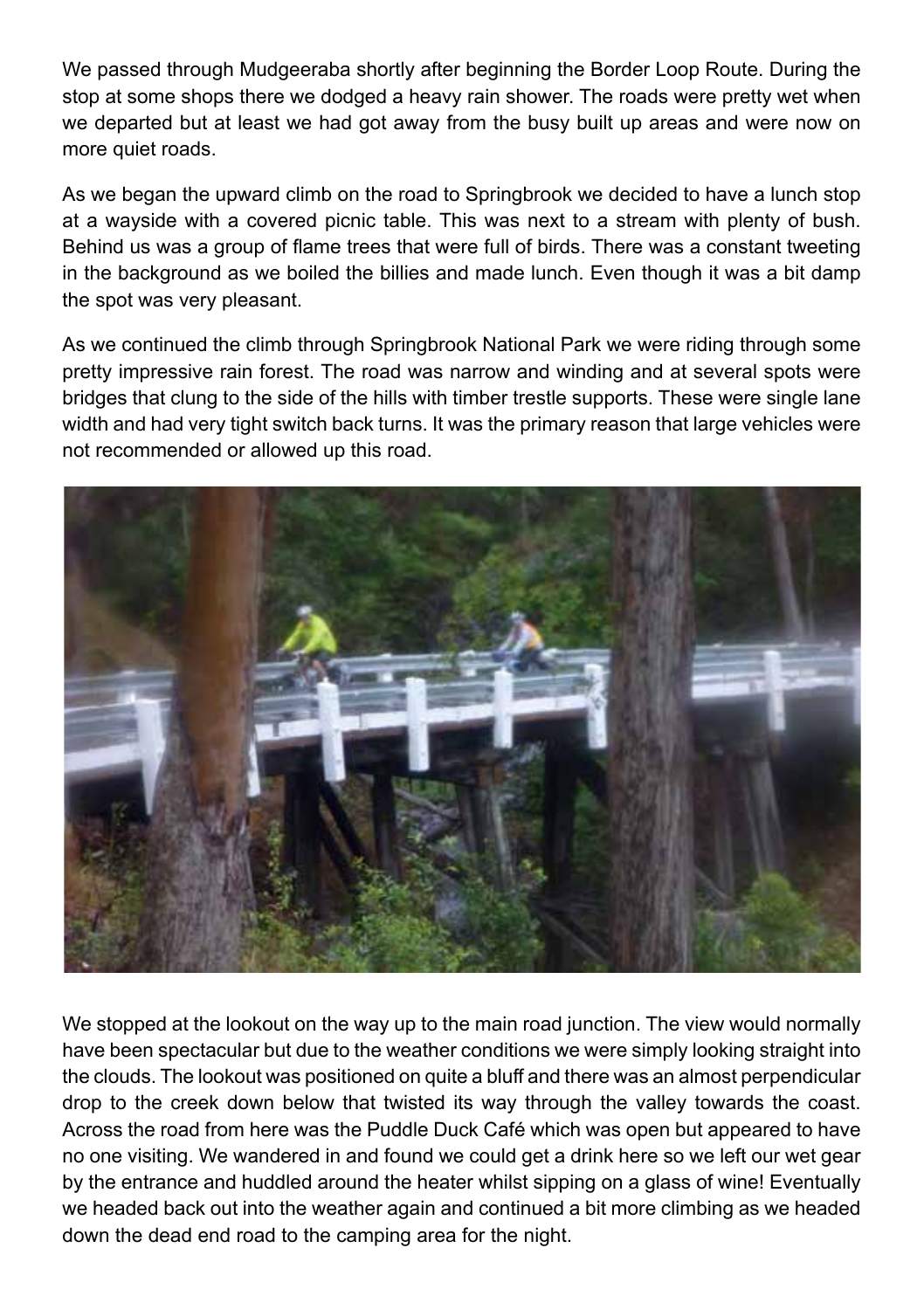

The Springbrook road passes through the national park and has quite a few houses along it even through the road is a dead end. We found the camping area that contained a set of toilets and a lean to for cooking. The only other inhabitant for the night was a guy with a caravan set up which had a vast assortment of gizmos and these were all powered by a set of solar panels. It was pretty amazing to see someone camping in a fairly remote sort of area with all the electrical stuff.



During the night I was woken by a rustling noise and realized that some little critter had taken a fancy to my bar of chocolate, or was trying to party with Pai. It had been very industrious and eaten a small hole in the pocket of my inner tent and was in the process of removing the foil off the bar when I discovered what was going on. The poor wee creature had his prize stolen from him just when he thought he had found the mother lode! I was never aware of it after stowing the chocolate in a more secure place and had a peaceful night sleep but the evidence of the industry was clear the next morning.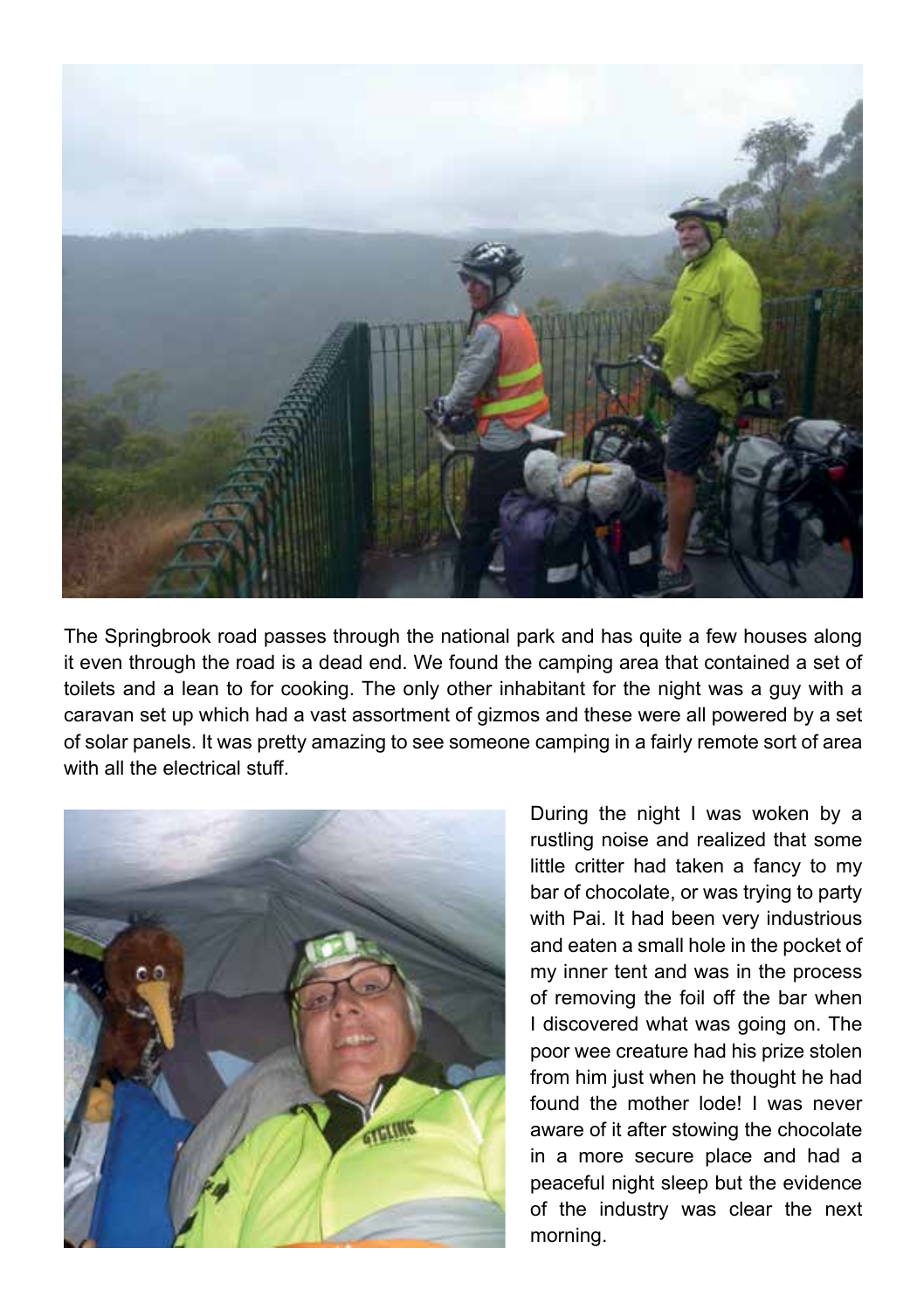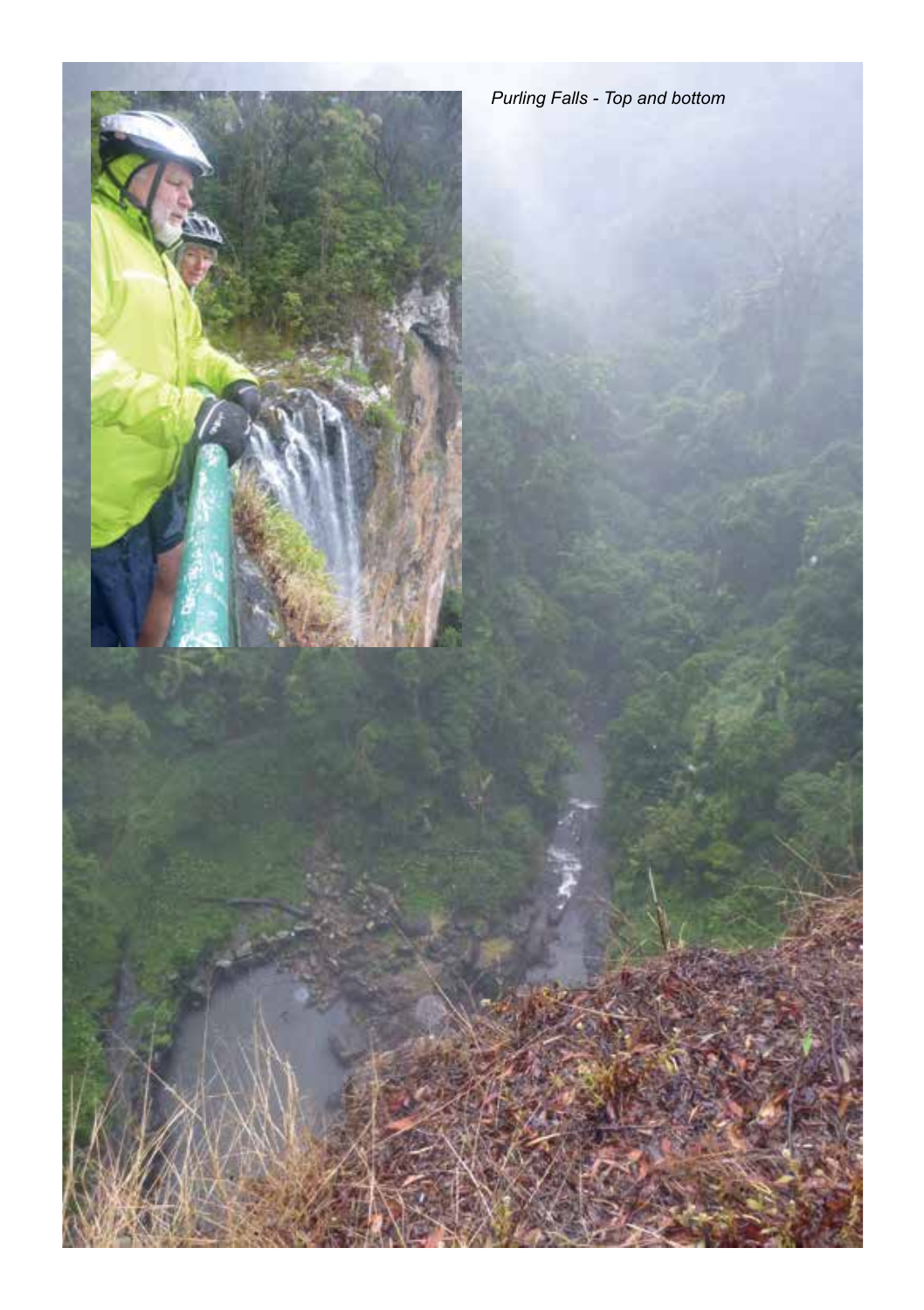### **Day 2** Springbrook to Murwillambah

After packing up our gear in the morning we rode down to Purling Falls which was off to the side from the camping area. This is an impressive waterfall that drops over 100 ft straight off the top of the cliff into the rainforest below. The weather conditions were still very overcast so the views were very limited but apparently you can see the Gold Coast on a clear day.

We had a short back track from the previous day to the Puddle Duck Café and then we commenced a descent to Numinbah. It was relatively flat as we rode to the Natural Bridge. When we arrived at the Natural Bridge it was wet yet again and we were ready for a bit of dry time and a coffee. The café was just opening and we again left our wet gear at the door and settled in next to the heater! It was pretty comfortable here so we hung around for quite a while before taking the side road to look at the bridge. We had a pleasant (although wet) walk through the trail down to the falls. It is a natural hole in the saddle between a couple of ridges that has formed the bridge.





*The boardwalk down to the natural bridge was pretty wet and slippery!*

*Underneath the Natural Bridge where there was plenty of water cascading through.*

After leaving this park we continued on to the border with New South Wales and started a very steep descent to Murwillumbah. The road conditions were quite wet so we all took it gently going down. Once we got to the flat it was easy riding and we had plenty of time to think about camping. By the time we reached our destination we all agreed that a cabin would be a good option for the night. We found a caravan park and booked in for the night. It was great to be able to cook a nice meal and not have to sit huddled in a corner of an open sided lean-to to eat it. An added bonus was that we were also able to see the first half of the test between the All Blacks and the Wallabies. Something went a bit pear-shaped during the second half and we lost the TV signal. At that stage we were in front and looking pretty good for a win but it was a surprise to find out the next day that the win was so big.

#### **Day 3** Murwillambah to Kygole

Today we left in the dry weather and headed down the main road to Kygole. Pai was able to have his usual perch on the top of my tent during the first part of today's ride. The road was busy and undulating, and we had quite a few cars going past us. One in particular had pretty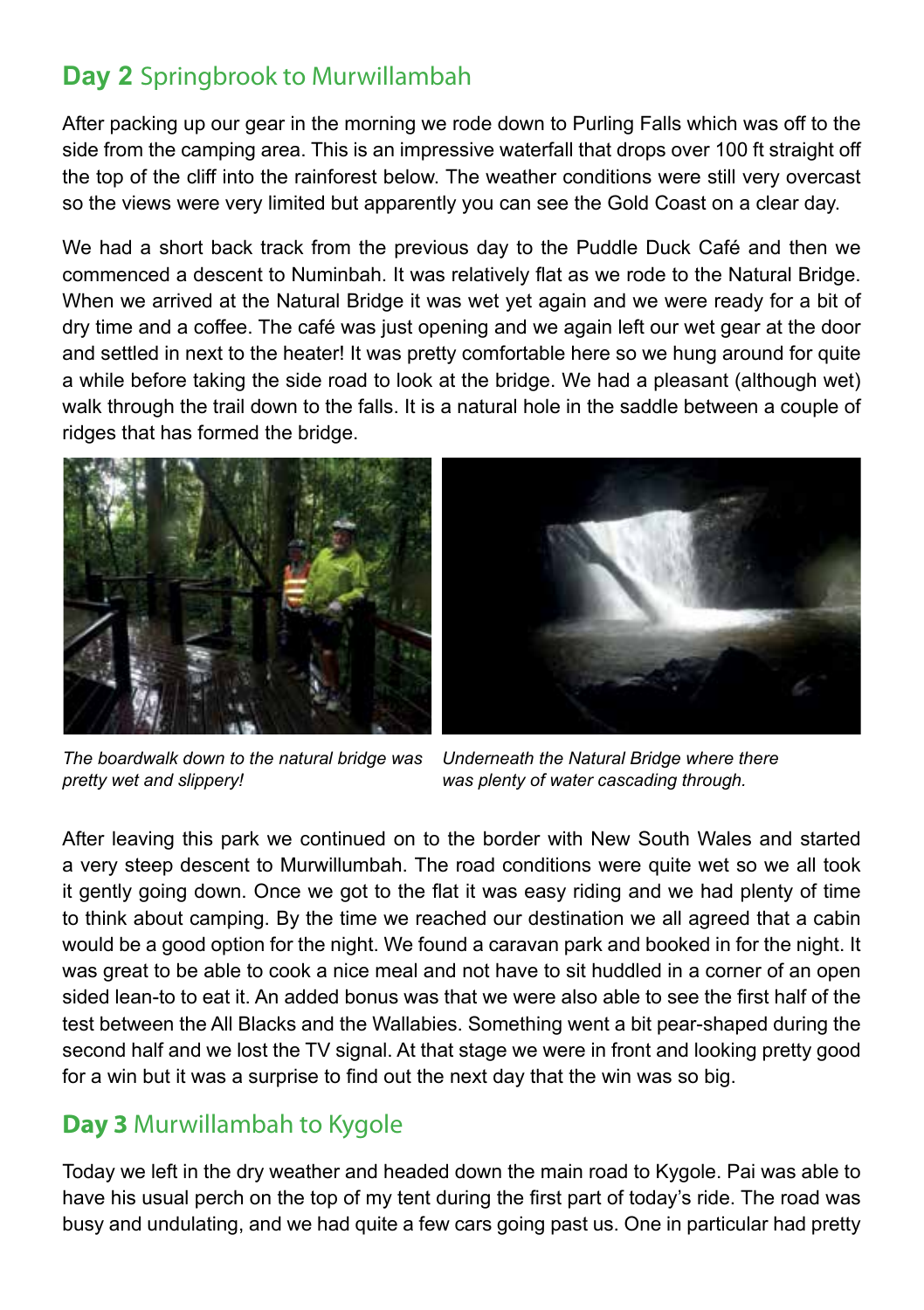



flashing lights on top and the dudes inside carefully pointed out to Athol that he may like to ride in single file or find himself off the road! The Peaks of Mt Warning were clearly visible to our right as we headed down to Uti. We decided to take a short 1km side road to Clarrie Hall Dam for coffee. It was a pretty place and we had a nice area with picnic tables to overlook the lake that is used to supply the water for the Gold Coast area.

*Kathy heading towards Mt Warning.*

As we entered Mt Burrell the heavens opened yet again! But not before we had found our way into a café where we had hot chips and coffee. This area is known for its hippie life style and some of the locals that were in this café looked the part. After the rain moved on we decided to do the same and continued down the road to Kygole. The road began climbing upwards and we settled in to a steady rythym as we approached the top. There was a bit of a lookout at the top so we decided it would be a nice spot for lunch looking back at the Mt Warning area. It was a bit of a surprise to get around the next corner when we set off again, to find the road still went up. We had decided to take a more direct route to Kygole and not go through Nimbin so we were not sure how long the climb would be.

We came to a very small community at Cowlunga and had a break before commencing the long climb for the day. At this point Athol and Kathy fixed some blister problems and I took the opportunity to get my tent out and expose it to some sun for a short time to dry it out a bit before the evening. The store was the general store for the area and had been there for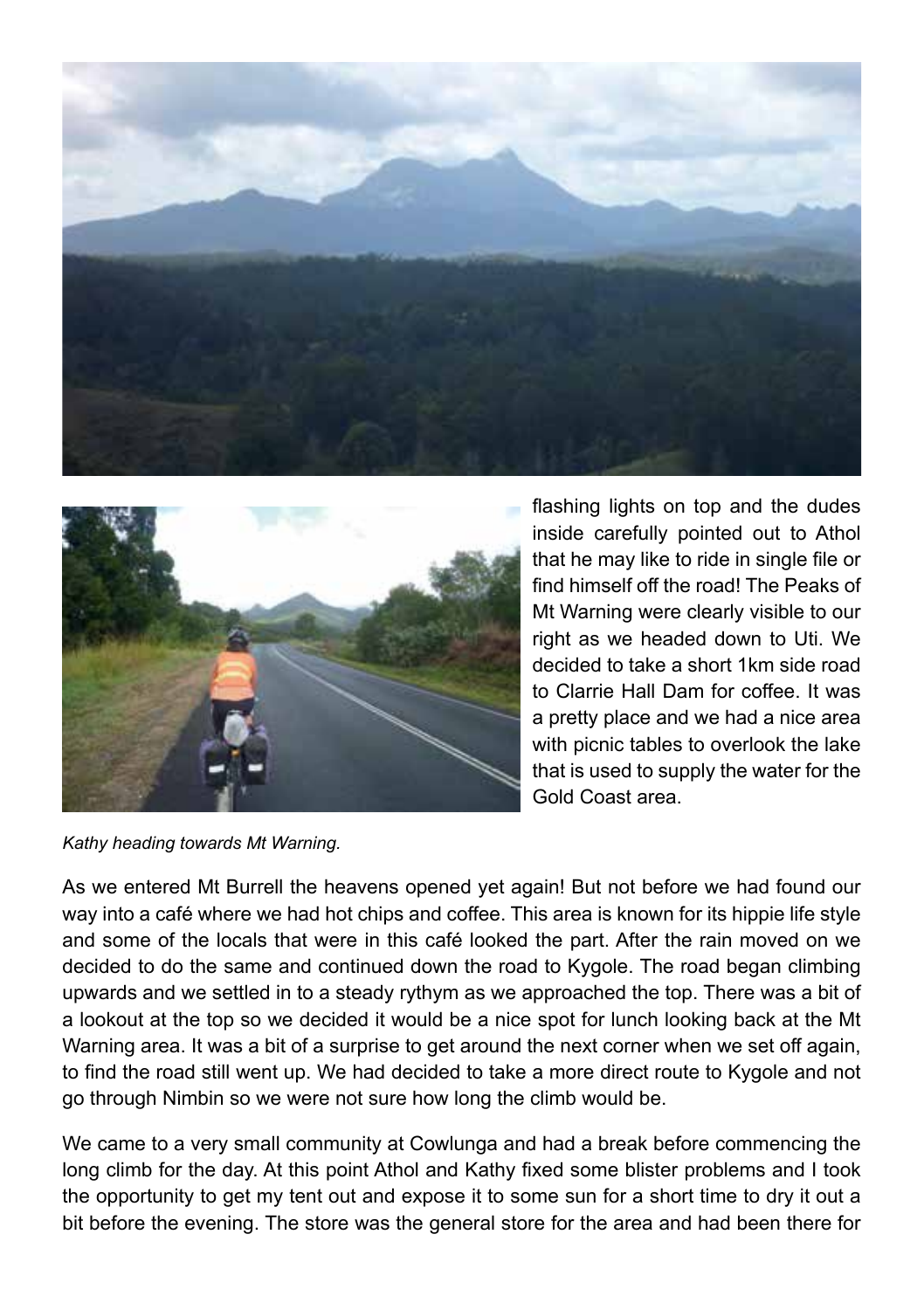some time. The inside was all in the same style as when it had been built in the early 1900s. Dotted around the store was plenty of memorabilia from that time which gave it a wonderful character.

We began the long climb for the day pretty much straight away. The climbs usually took us up into the forested areas and the farms tended to be in the gullys and flat areas. It continued for some time but we had a good downhill through some rain forest and gum trees to complete the ride to Kygole. During the ride into the township I was dive bombed by an angry magpie. It managed to give me a slap to the side of my face to demonstrate its anger for passing through its territory. Kygole had a good supermarket and we stocked up with food and drinks for the night before heading out of town a bit for the camping area next to the show grounds.

The day's ride had been reasonably hard with several solid climbs and we were all glad to get to Kygole and settle down for the evening. The weather today has also been a lot better as we only had brief showers and we could cook and eat dinner beside the tents for a change.

#### **Day 4** Kygole to Rathdowney

The morning started with a flat ride following the rail way through to Whangaree and on to The Risk. We turned off here to enter the Lions Road. At the turnoff at The Risk we came across a memorial stone to the early station owners. Across from this was the local school and we wandered in to ask the kids there how the area had got its name. They had no idea but the principal spied us chatting with the kids and came over and told us one of a handful of reasons – that the run was very remote and in an area that was hard to break in and that

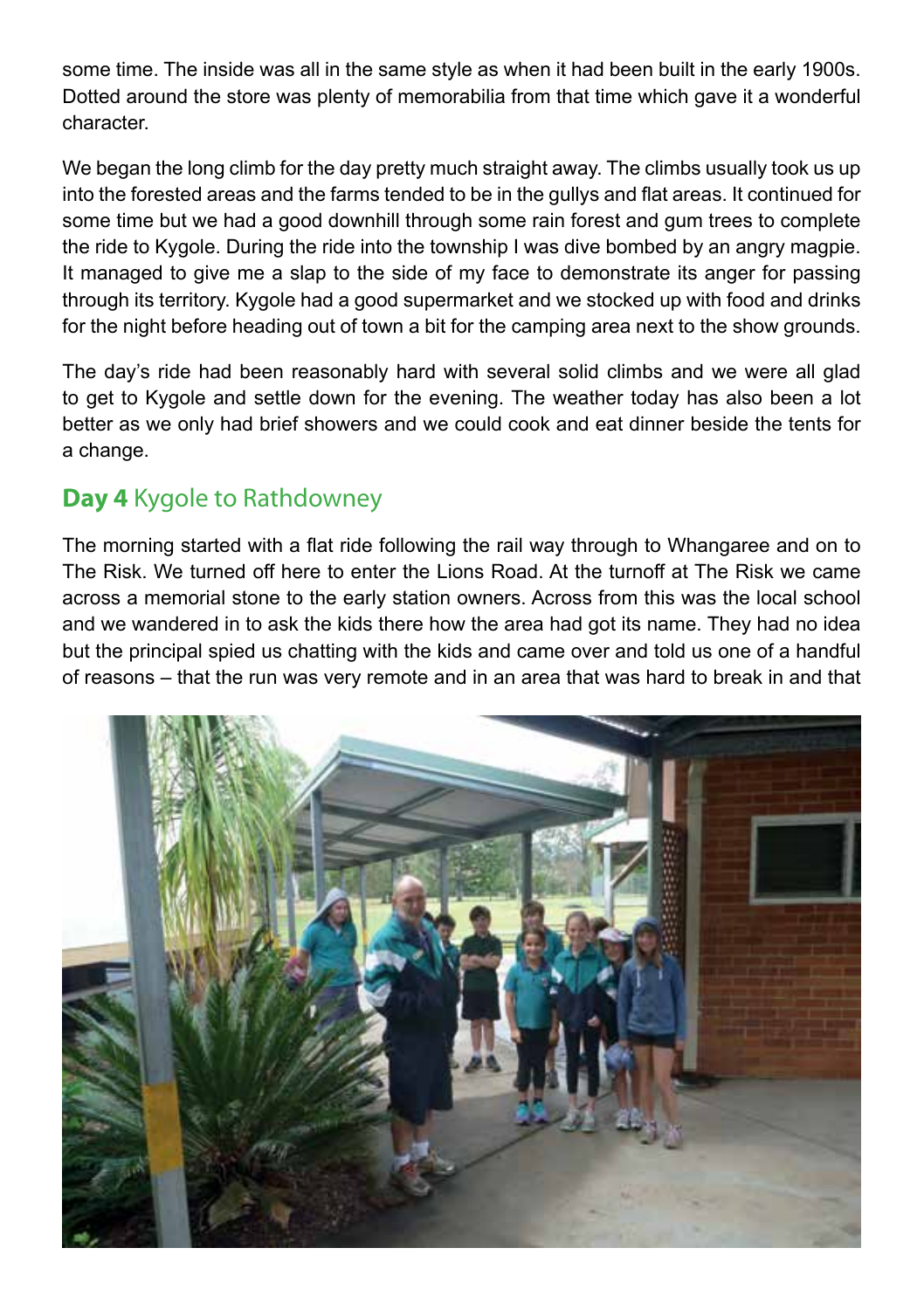

it was a risk for the first landowners to take on. Hard work enabled the families to develop a pretty nice farming area that is still occupied today. The school had 2 classrooms and 26 children aged from 5 through to junior high school age. When we left one of the kids was heard asking the principal if they should shut and lock the gate when we had gone – obviously wanting to keep the riff-raff out!

We followed Grady's Creek and then the road began a 4 km steep climb to the Border Loop Lookout where we had lunch. The actual lookout was 500 metres from the road and descended quite a bit. We discussed the merits of going down after quite a steep climb to get up but it was worth the ride down to the picnic area. From the lookout you could see the road we had ridden up as it looked straight down the valley to the farm land we had ridden through. From here you could clearly see the spiral the

railway line took to get the train through this mountain range. It looked very similar to the Raurimu Spiral back home.

We began the descent on the other side which was a set of undulations with some of the drops at 17% and 14% which were offset by climbs of 19%! It was like a roller coaster! The



Lions Road had been constructed after the Lions clubs of Kygole and Beaudesert decided to join a short section between the two roads going into the farms in the Border Ranges. This opened a very pretty tourist route alternative to the faster main road. One of the features on this road is an old car on the verge. It was purchased by a guy who plans to rebuild it but in the meantime his group of old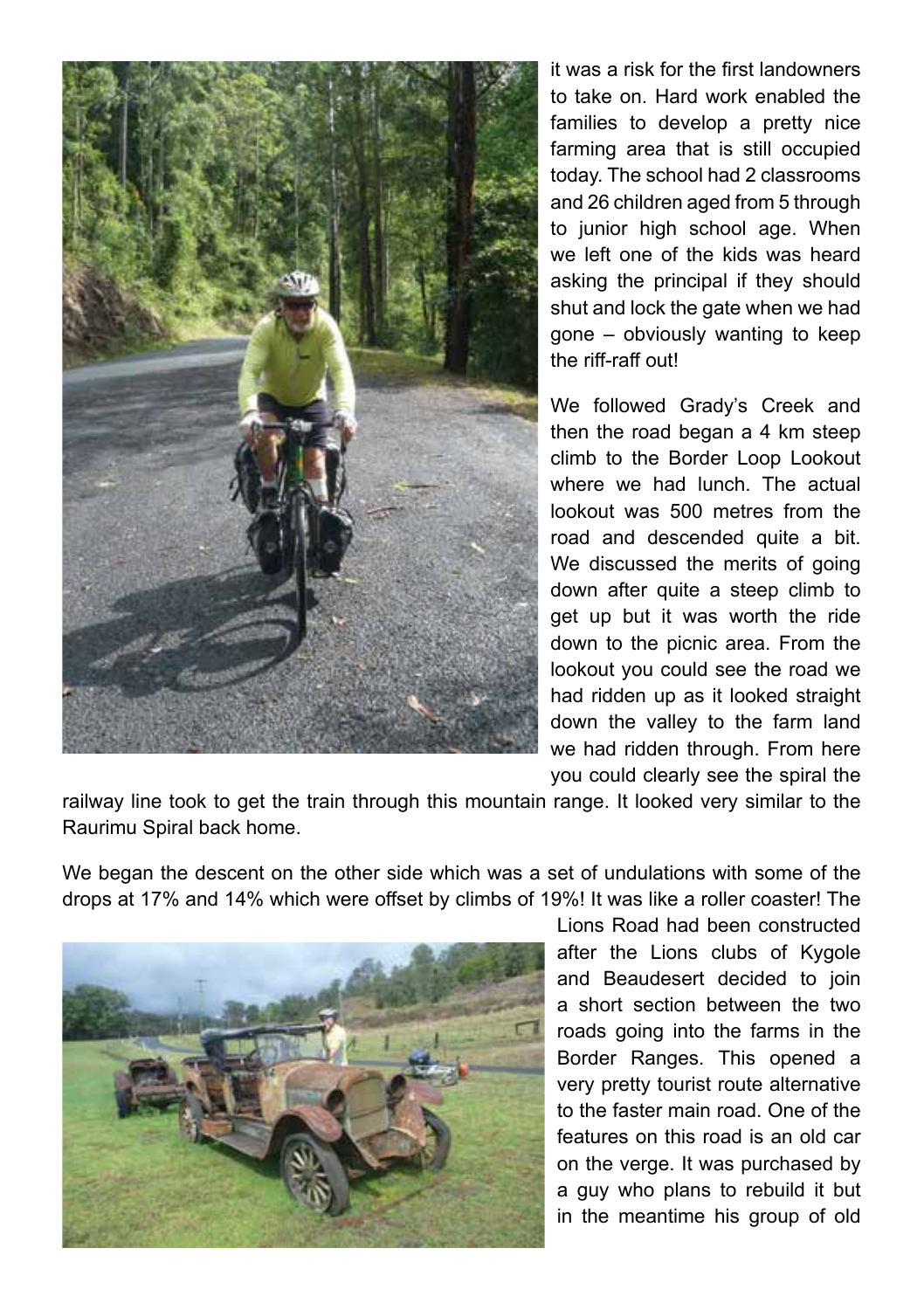

*Athol having a chat with the old fellow at the entrance to the Lions Road.*



*Kathy heading towards Rathdowney - a lot of downhill after the big climb for the day!*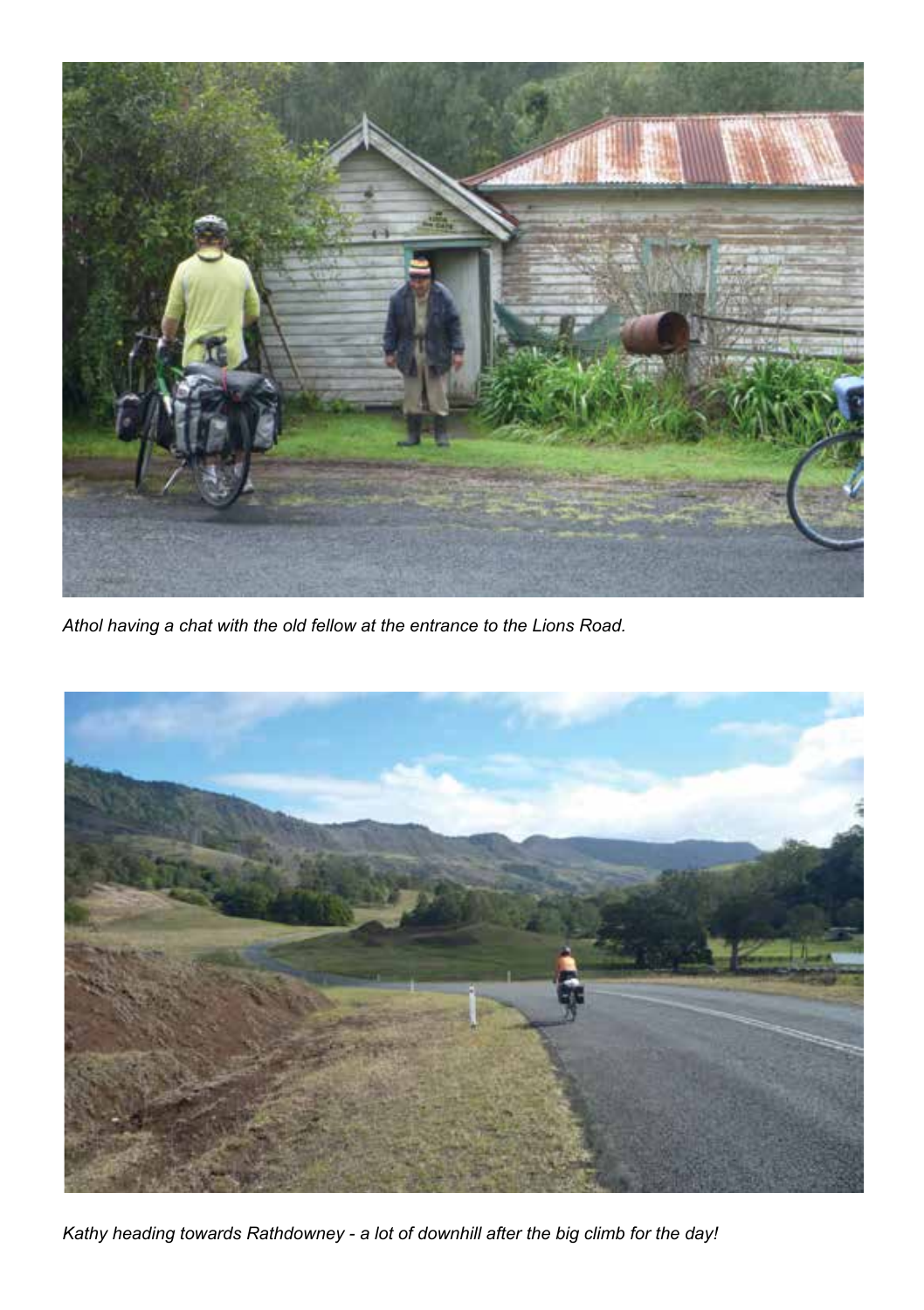rusting parts are a bit of an attraction. The house next to these was pretty run down and we chatted with an old guy who came out and he told us how the road ended about 100 metres from where his house is. Shortly after this we started the long steep climb to the top of the ridge. Once we were over the other side the terrain mellowed to flat and undulating.

Once we arrived at the township of Rathdowney we located the showgrounds where we camped for the night. This was conveniently located across the road from the local watering hole so once we were set up we wandered over for a wine. Whilst there we spied the dessert menu of apple crumble and custard and decided to come back later after we had eaten the main course at the tents. The weather was nice and sunny when we were setting up but a pretty heavy shower passed through shortly after the tents were all up.

#### **Day 5** Rathdowney to Beaudesert

This morning the weather was nice and sunny for a change and we finally seemed to be getting the weather we were expecting! The first stop for the day was at the lookout over Rathdowney. It had a rather rude little climb to the top that Athol and I decided was better to do on foot. Up the top we could see quite a distance around and had good views of where we had come from.



*Looking back at the showgrounds where we camped from the lookout at Rathdowney*

The ride to Beaudesert was along the main route and pretty flat, we also had the luxury of a good tail wind to push us along at a good rate of knots. We covered the 40 or so kilometers so quickly we were in Beaudesert for morning tea. At this time I had come into cell phone coverage and within a few minutes got a call from Roel back in New Zealand to say that his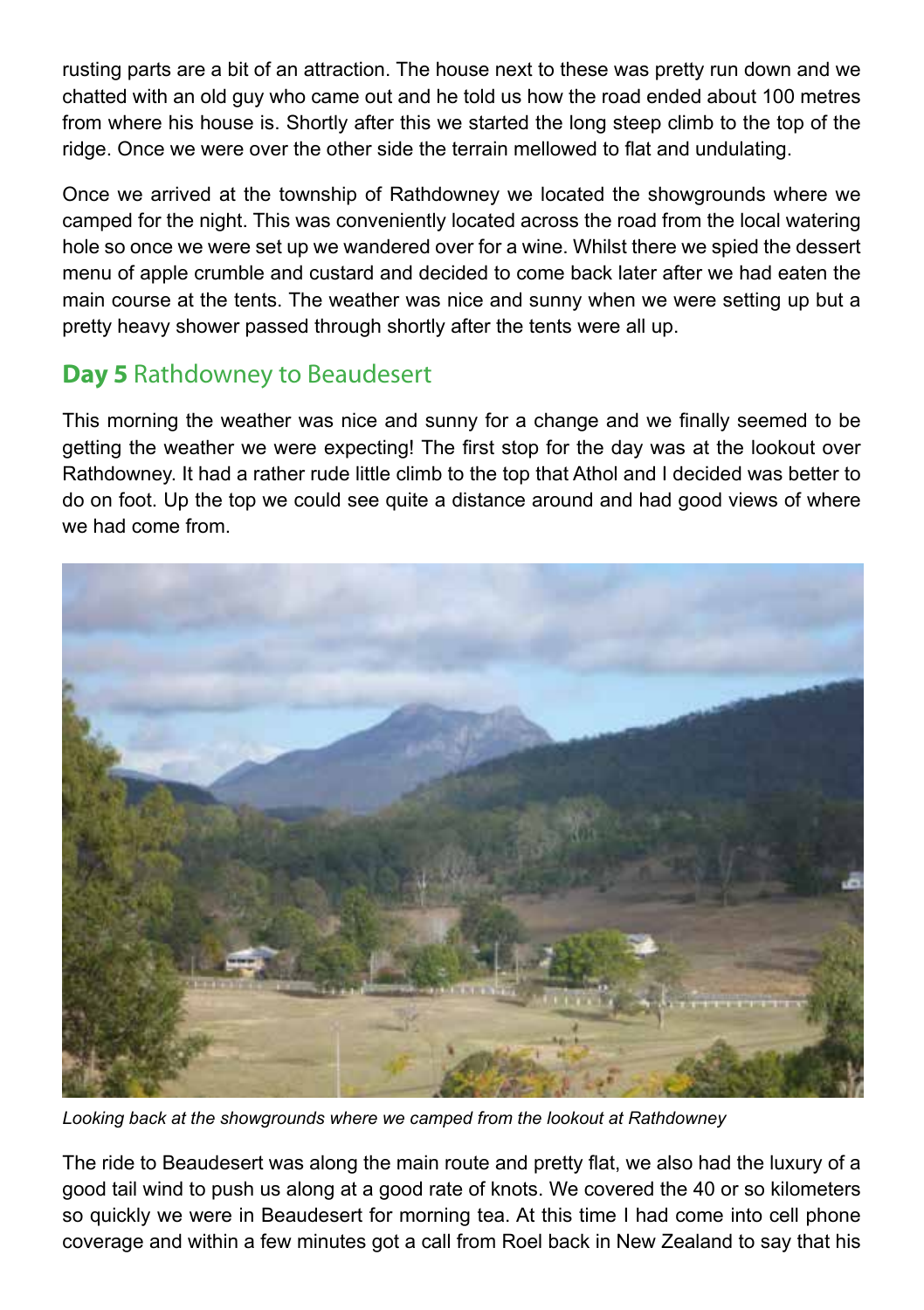brother, Bee Jay, in Holland was now seriously ill and not expected to live for much longer. Our pre-arranged plan in case of this was for me to make my way to Brisbane to join him on the trip to Holland.

Roel was organizing the plane tickets in New Zealand and several calls and text messages passed between us as we got the travel plans in place. Kathy, Athol and I found the Info center to find out what was the best idea as far as getting to Brisbane Airport for a flight to Holland the next day at 9am. There is no rail connection near Beaudesert but a bus service every hour goes to Brisbane. After waiting nearly an hour the empty bus arrived and the driver proceeded to inform me that he could not take the bike. By this stage it was nearly 11.30am so I decided the best thing was probably to visit the police station to see what they could suggest. The local shuttle service was not operating so my only option was to ride to Beenleigh about 65 km away. At Beenleigh I could board a train that goes directly to Brisbane Airport - sweet as!

The only complication with this plan was that I had to be there before 3.00pm as the train won't take the bike in peak hour. By this time we had been entertained by some poor, looney lady giving another officer a bit of an ear bashing and the time had moved on to 12.30pm.

I transferred my remaining food to Athol and Kathy and we rode together for a short time out of Beaudesert before I left them for my ride to Beenleigh and they continued the trip to Canungra.

On the way over I thought about how I could deal with the bike and decided that the best thing would be to pack it up and send it home as unaccompanied baggage with Air NZ. Shouldn't be too hard to organise.....

The ride over had been a hot, fast affair and I got to Beenleigh just in time to catch the last available train at 2.45. On arrival at Brisbane Airport I approached Air NZ and they suggested I see Qantas as they don't do unaccompanied baggage. Qantas was prepared to take the bike but it had to go through a freight company and after several attempts I finally managed to contact the appropriate person at the freight company. What then transpired was a highly complicated arrangement as the freight company was closing in half an hour and the bike hadn't been cleaned or packed. When I explained that I still needed to do this the guy said no problem drop it off to him after 8.30am the next day ….. I was flying out of Brisbane at 9.00am to Holland so I would not be able to do that either! He kindly offered to collect it from my hotel which I had planned to be the one nearest the airport so we arranged he would collect from the Novotel the next day.

Unfortunately that hotel was full or too expensive. I finally booked a room at another hotel and then needed to send an email to the freight company in the hope they would still be prepared to collect the bike the next day from another place. By this stage the freight guy had gone home of course!

I provided plenty of entertainment for people waiting for flights as I cleaned the bike and packed it up before heading off to the hotel. I was able to fill out the paper work and have something to eat (the last freeze dried meal) by 10pm! All sorted. Roel's flight from Auckland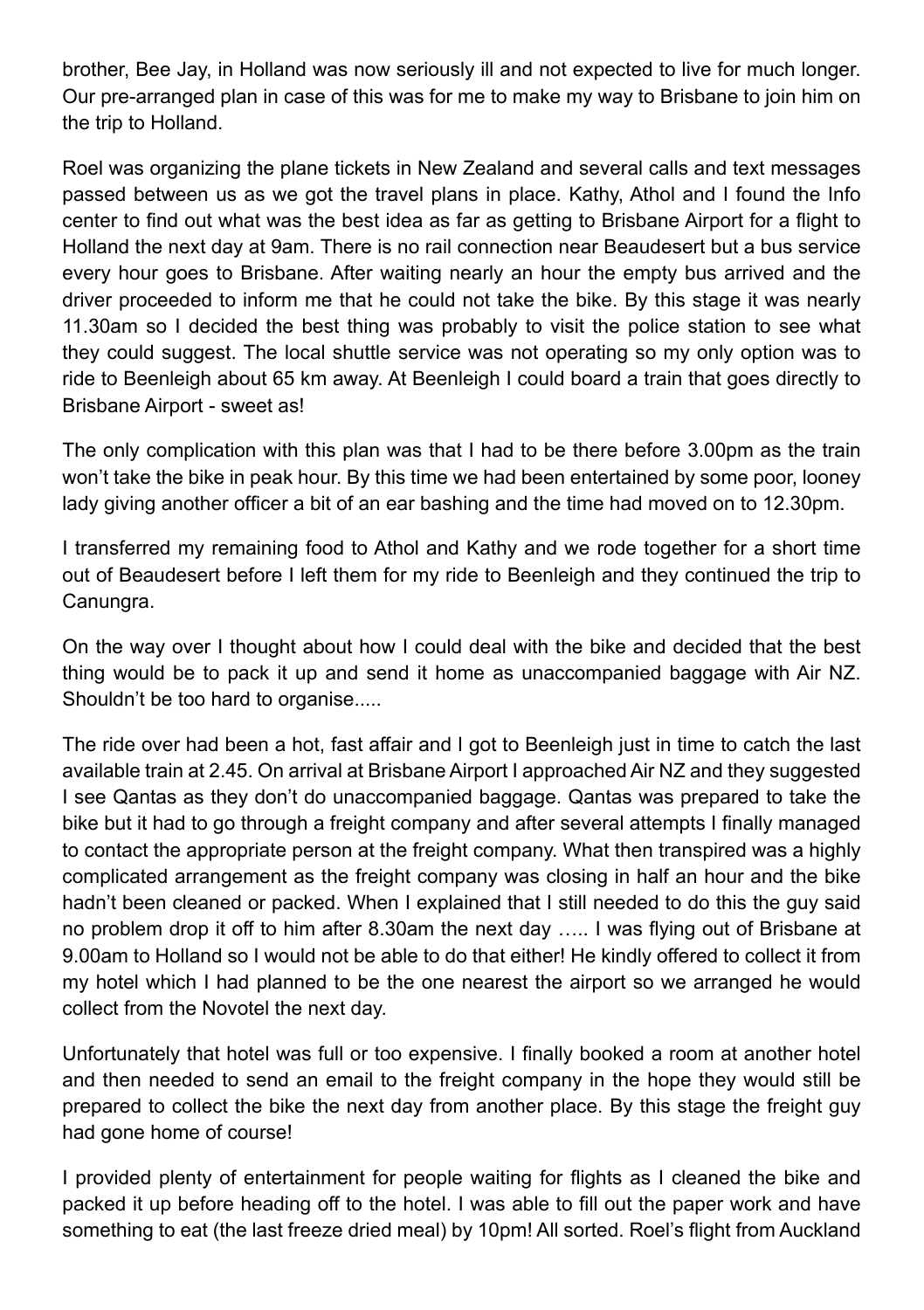to Brisbane had been delayed by 4 hours so he was not due to arrive until 2am and during this time we had news his brother had passed away. It was a sad meeting at Brisbane Airport in the wee hours of Wednesday morning.

#### **Ending A - Amsterdam**

We have been in Holland now for four weeks and have been using some pretty old bikes that belonged to Roel's parents as our means of travel. We have not had any significantly long rides as apon arrival in Holland we learned that the wife of Roel's younger brother had a stroke the day after Bee Jay died. It was terrible news for us all but Liesbeth is slowly starting to recover and we have nearly sorted out the main issues over here in Holland before returning to NZ at the end of September.

Two weeks after leaving Brisbane my bike arrived in New Zealand and I got my daughter Melanie to collect it from the airport. An expensive exercise but a much better solution than carting it over to Europe and back.

Di Michels and Pai

#### **Ending B - Kathy and Athol**

Di left us at Beaudesert as she had to cycle 65km to a railway station and catch a train to Brisbane. Kathy and Athol cycled on to Canungra another small rural town. Passed through a small village called Wonglepond on the way. More life style blocks as we get closer to the coast. At Canungra we camped beside the river and Athol had a swim.Very bracing! The next day after leaving some gear at the campground we set off cycling up the road to Mt O'Reilly. This was 36km of steady climbing. We stopped for lunch at the Alpaca Cafe where Kathy fed the Alpaca's (they are so cute!).

Arrived at Mt O'Reilly camp ground with the wind getting stronger. Erected our tents in reasonable shelter. At midnight the rain started and the wind became stronger. At 5am Athol's tent blew down. Luckily it was near daylight. We went for a walk up to the lodge nearby where everyone was warm and dry and met up with a young American guy with a ute who offered to take us down the mountain. We were keen on that as there was a lot of debris on the road.

So back to Canungra and on our bikes back to the Gold Coast. We headed for Broadbeach camp ground south of Surfers Paradise. It took quite a while to get there as the area is quite built up and there were a lot of main highways to cross. Once on the coast though the cycle ways are very good and go from Tweed Head all the way to Surfers Paradise.

The next day more cycle ways down to Tweed Head. It was a public holiday and there were lots of people about and the weather was warm but the beaches were closed till the afternoon due to rough seas. One interesting sight we saw was sand being pumped out of a large pipe straight into the heavy seas pounding the rocks at that particular point on the coast. This we learnt later was part of the Tweed Head Sand Transfer System where sand